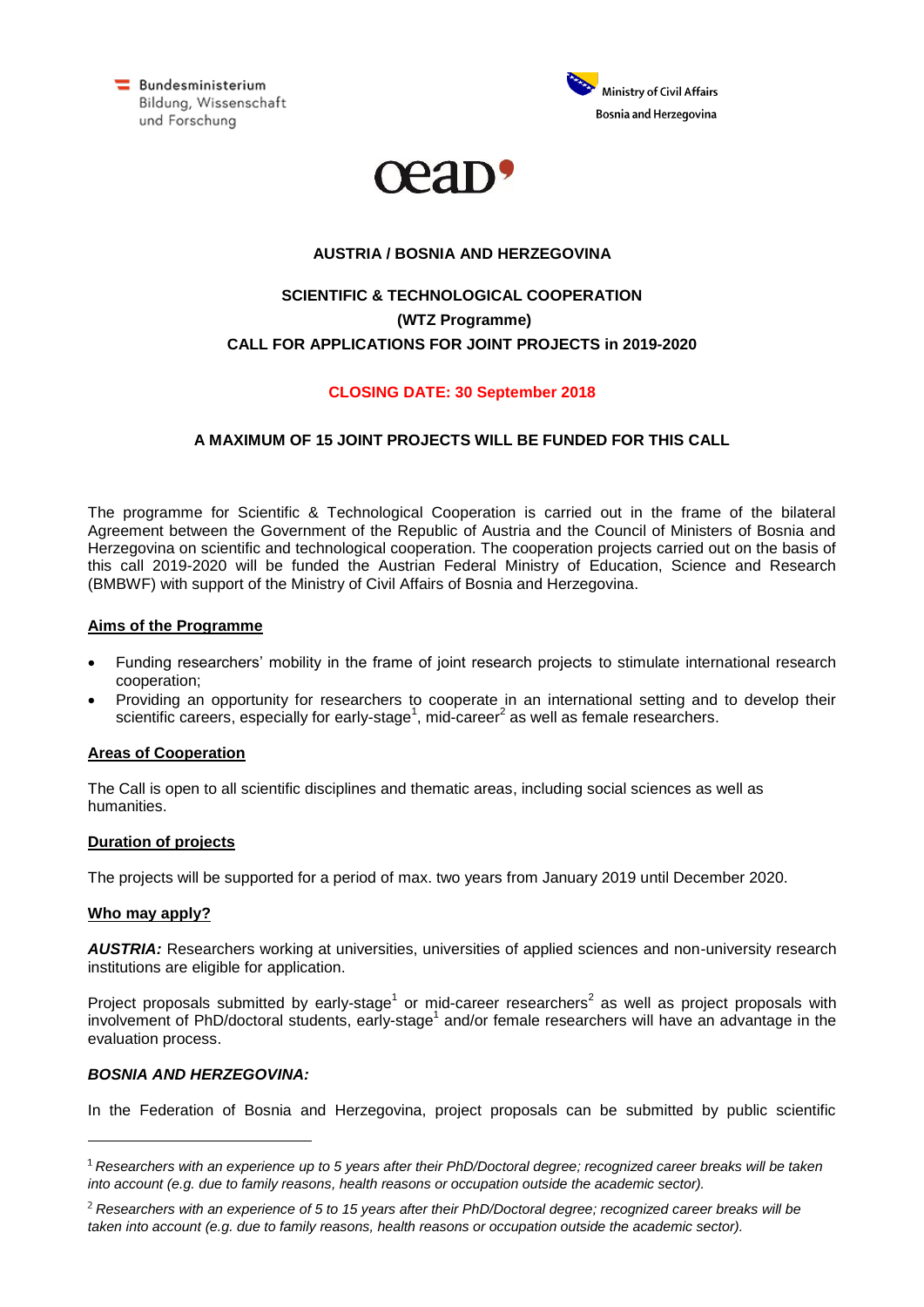research, and research and development institutions in accordance with the provisions of the Competition for co-financing / financing of scientific and research, and research and development projects in the Federation of BiH in 2018 (published on the official website of the Federal Ministry of education and science: www.fmon.gov.ba).

In the Republic of Srpska, project proposals may be submitted by researchers and scientific research organizations in accordance with the provisions of the Law on Scientific Research and Technological Development, which are entered in the Register of Scientific Research Organizations conducted by the Ministry of Science and Technology of RS.

## **How do I apply?**

It is up to the applicants to find their own research partners. **Proposals must be submitted both in Austria (OeAD GmbH) and in Bosnia and Herzegovina (Ministry of Civil Affairs of Bosnia and Herzegovina)**. Proposals which have not been received in both countries are not eligible for funding. The call process is highly competitive therefore application does not guarantee funding.

*AUSTRIA:* The entire application for the research project must be submitted in English online at [*[web-link](https://asp.sop.co.at/oead/antrag?call=BIH%202019_20)*]. The application must include the following documents (in PDF format):

- Brief academic CV for each **Austrian** project member
- List of relevant publications of the last 2 years on the **Austrian** side
- Project description including the methodological part (about 3 to 5 A4 pages)
- Abstract
- Brief description of the partner institution
- Short description of the project tasks of **ALL** project members (Austrian and Bosnian-Herzegovinian)
- Further cooperation perspective

*BOSNIA AND HERZEGOVINA:* Project applications for research projects are submitted in English and in one of the three official languages of Bosnia and Herzegovina.

The following documentation must be submitted along with the application form:

- Short CV for each member of the project team
- List of relevant papers published in the last five years for all members of the project team
- Brief description of partner institutions
- Proof of participation in international programs
- Perspective of further cooperation
- Researcher exchange plan

• A brief description of the project tasks for all members of the project team (Austria and Bosnia and Herzegovina)

#### **Which activities may I apply for?**

The purpose of this call is to support the mobility of researchers between the participating countries to carry out joint research projects. In this regard, funding will be made available for visits and exchanges of scientists conducting joint research.

Austria will cover the travel expenses for both Austrian and Bosnian-Herzegovinian researchers as well as the accommodation expenses for Bosnian-Herzegovinian researchers staying in Austria. Bosnia and Herzegovina will whenever possible provide housing for Austrian researchers staying in Bosnia and Herzegovina. Where this is not possible, these costs will be refund by Austria too.

In well-justified cases and only within the granted maximum budget EUR 400.- per project may be applied for consumables (lump sum).

#### **Funding Modalities**

Funding will be available for a maximum of two years for **collaborative research projects** jointly developed and completed by researchers on both sides.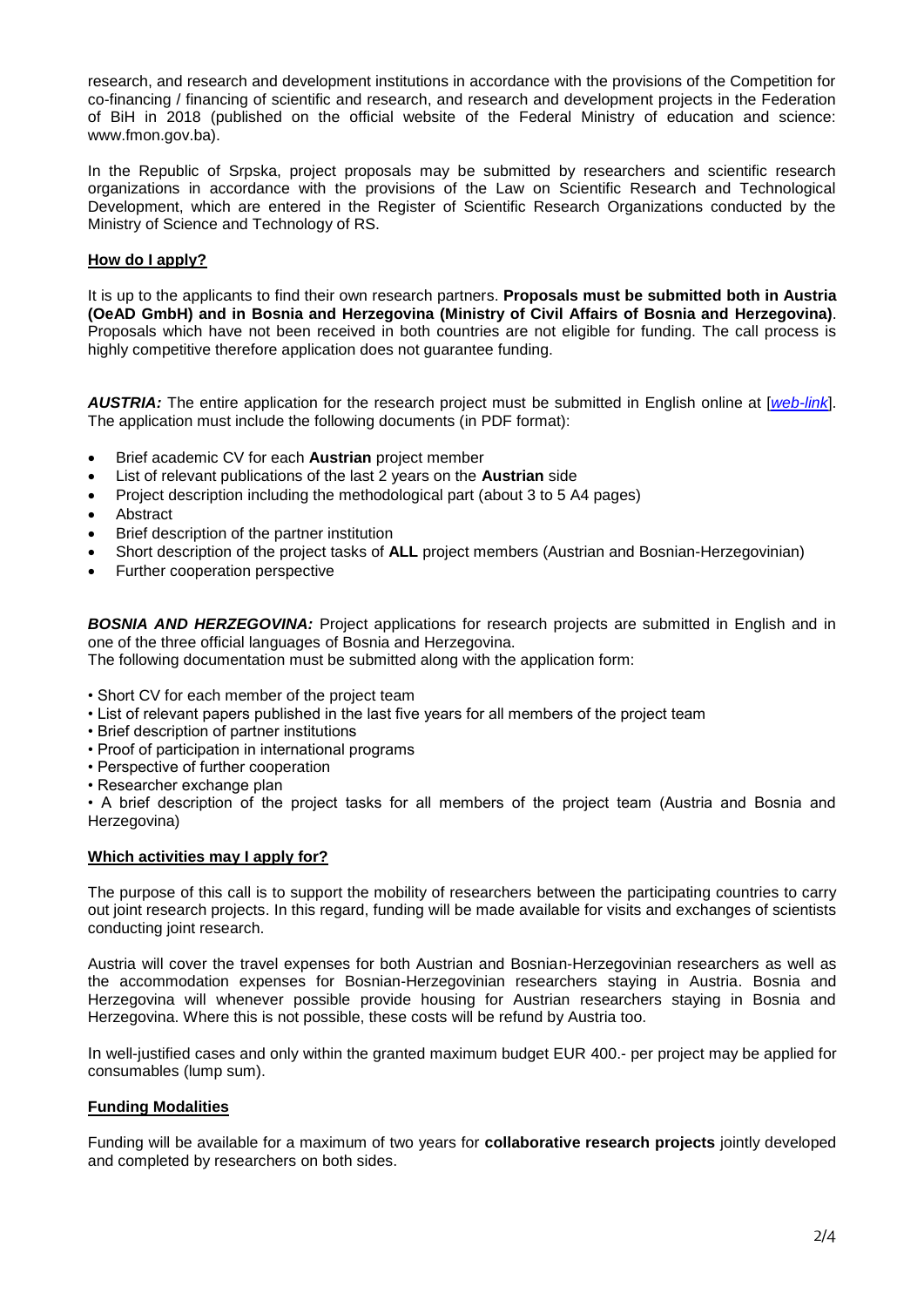# **Funding Limits**

## *AUSTRIA:*

**EUR 10,000** per project (**EUR 5,000** per project per year) can be applied for. The funds can be calculated as follows:

- Travel expenses: Travel costs (economy class) will be reimbursed for Austrian and Bosnian-Herzegovinian researchers based on submitted invoices.
- Accommodation expenses for Bosnian-Herzegovinian researchers travelling to Austria: **EUR 100 per day for up to 14 days** OR **EUR 1,500 per month** for long-term visits **between 15 days and 3 months** maximum.
- Accommodation expenses for Austrian researchers travelling to Bosnia and Herzegovina: Whenever possible housing will be provided by Bosnia and Herzegovina and a daily allowance **of EUR 20 for up to 14 days OR EUR 300 per month** for long-term visits will be granted. If housing cannot be provided by Bosnia and Herzegovina following amount will be granted: **EUR 60 per day for up to 14 days** OR **EUR 1,000 per month** for long-term visits **between 15 days and 3 months**.
- Consumables: **EUR 400** lump sum per project in justified cases as part of the granted maximum budget.

#### *Please note:*

- Funding will be provided for activities within the scope of these guidelines only;
- Scientific and financial reporting on the project is **OBLIGATORY**.
- Research stays in both countries are **OBLIGATORY.**

#### **How are applications evaluated?**

Following the closing date of the call indicated below, in Austria applications will be submitted to recognized national experts in the various fields of research represented by the proposals received. These experts will evaluate each application based on the following criteria:

- Scientific quality of the intended research project incl.
	- o Feasibility of the joint research plan
	- o Adequacy of the scientific method
	- $\circ$  Competence and expertise of the scientists/research teams involved  $($ max. 25 points)
- Plausibility of the described further cooperation perspective (max. 15 points)
- Project proposals submitted by early-stage or mid-career researchers (10 points) OR project proposals with the involvement of doctoral students, early-stage (5 points) or female researchers (5 points) will receive up to 10 points additionally. (max. 10 points)

#### A maximum of 50 points can be achieved.

Based on the results of national evaluations carried out in parallel in Austria and in Bosnia and Herzegovina a joint shortlist of projects to be funded will be constituted through consultations between the OeAD GmbH and the Ministry of Civil Affairs of Bosnia and Herzegovina. The project selection will be carried out by the Austrian - Bosnian-Herzegovinian Joint Commission on Scientific and Technological Cooperation. The results of the project selection meeting will be announced presumably by December 2018.

#### **Projects follow-up and reporting**

- A final scientific and financial report has to be submitted in English by both the Austrian and the Bosnian-Herzegovinian project leaders no more than 3 months after the end of the project.
- The report has to mention outputs of the projects compared with the objectives and aims of the proposal.
- The final report must include a short, concise summary comprehensible to lay persons. The final report